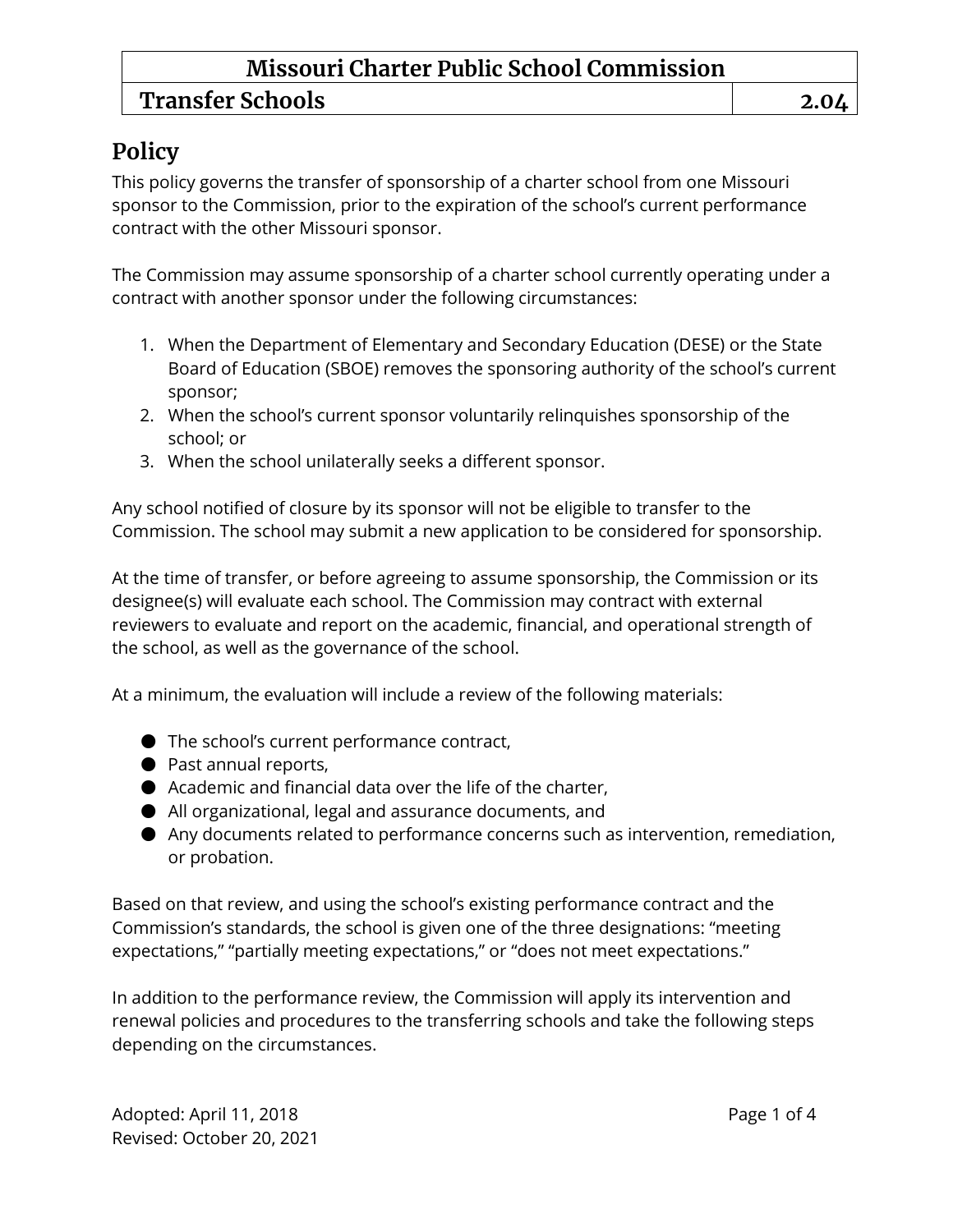# Transfer Schools **2.04**

#### **Sponsoring authority relinquished or removed**

If a sponsor wishes to relinquish their responsibilities for a specific school or its entire portfolio of schools, the sponsor works with the Commission to accept the school(s).

If, pursuant to RSMo 160.400, DESE removes a sponsor's authority (or the SBOE removes the authority following a hearing requested by the sponsor), the Commission immediately assumes sponsorship of all schools sponsored by the now ineligible entity.

Schools will remain on their existing performance contract or enter a new performance contract, at the Commission's discretion.

- A school meeting expectations may propose amendments to the current contract.
- A school partially meeting expectations must provide the Commission with specific plans for improvement/turnaround. Once accepted by the Commission, the plans will be incorporated into a new or revised performance contract.
- A school not meeting expectations will be asked to submit an intervention plan. Once accepted by the Commission, the plan will be incorporated into a new or revised performance contract for the duration of the existing term.

#### **School seeks a new sponsor**

An existing school may decide to transfer sponsorship from an eligible sponsor to the Commission before the time of renewal. If the school seeks Commission sponsorship at the end of its current charter term, it must apply for a new charter with the Commission pursuant to Commission policy 2.02 New Sponsor Applications. If the school is applying for transfer prior to renewal, the Commission and school will adhere to the requirements of Rule 5 CSR 20-100.275 Transfer of Charter Sponsorship Secondary Education (DESE) of the Department of Elementary and the following procedure.

- The Executive Director invites the school to submit a letter of intent (LOI), which has been adopted by the school's Board of Directors. The letter of intent must include evidence the current sponsor was notified of the LOI and that the notification and input requirements of 5 CSR 20-100.275 have been fulfilled. This includes providing notice to and soliciting input from students, parents/guardians, and staff at least four (4) months prior to approaching the Commission regarding a potential transfer.
- The school and the Commission sign a memorandum of understanding (MOU) regarding the transfer process, including responsibility for the costs of any required evaluation.
- $\bullet$  The Commission or its designee(s) evaluate the school. The significance and scope of any evaluation will be informed by the school's performance. The evaluation may include a review of academic, financial, and operational performance, as well as the school's governance.

Adopted: April 11, 2018 **Page 2 of 4** Revised: October 20, 2021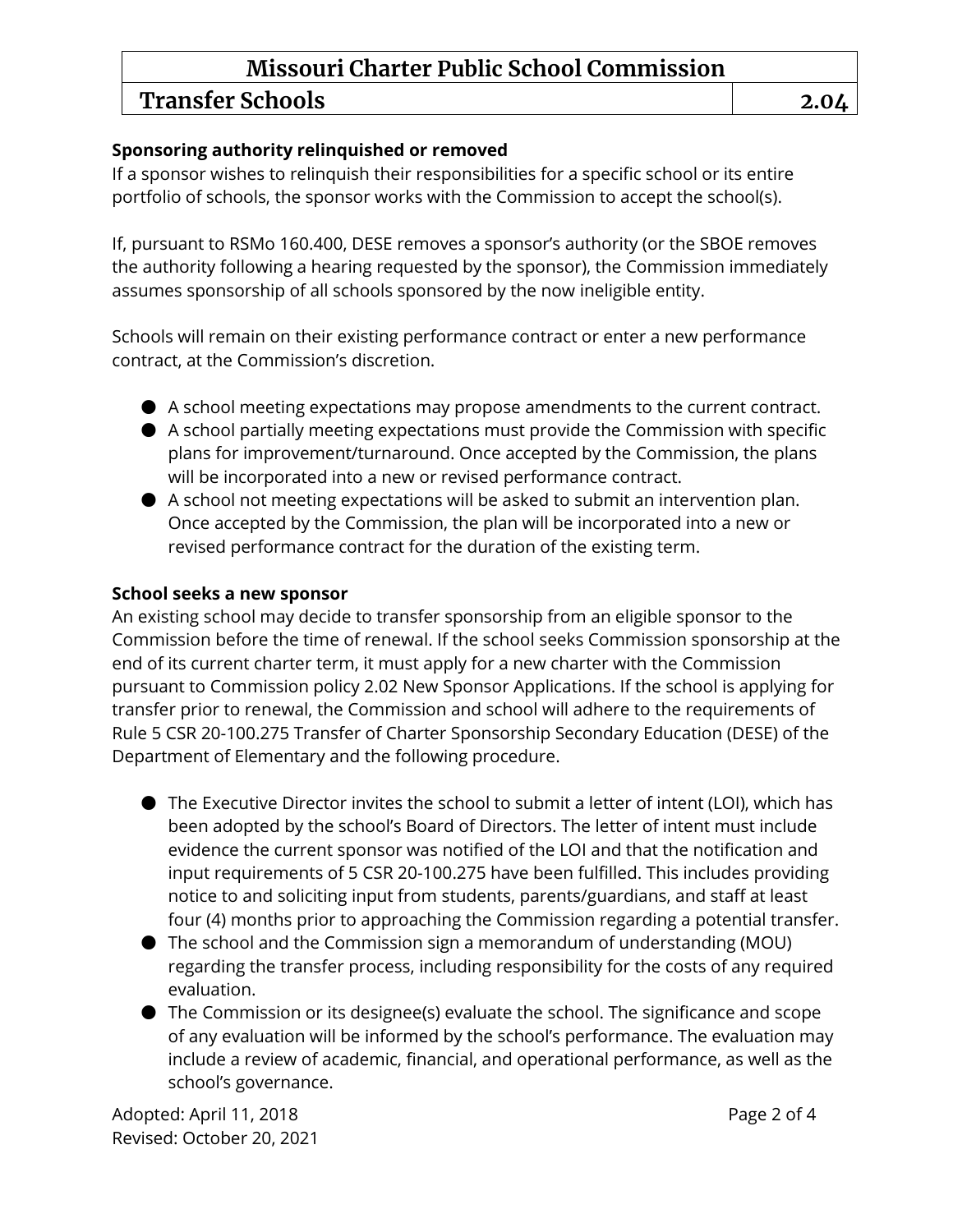### **Transfer Schools 2.04**

- The Commission staff provide a recommendation to the Commission.
- The Commission interviews the school's board and votes on the transfer.

● If the Commission approves the transfer, the school and the prior sponsor will submit a joint application to the State Board of Education (SBOE) as prescribed by 5 CSR 20-100.275.

If the joint application is approved by the SBOE, the Commission the performance contract may be modified based on the designation:

- A school meeting expectations may propose amendments to the current contract.
- A school partially meeting expectations must provide the Commission with specific plans for improvement/turnaround. Once accepted by the Commission, the plans will be incorporated into a new or revised performance contract.
- A school not meeting expectations will be asked to submit an intervention plan. Once accepted by the Commission, the plan will be incorporated into a new or revised performance contract for the duration of the existing term.

## **Definitions**

High-risk student: Pursuant to RSMo 160.405, at least one-third of schools sponsored by the Commission "shall be to schools that actively recruit dropouts or high-risk students as their student body and address the needs of dropouts or high-risk students through their proposed mission, curriculum, teaching methods, and services."

New school application: An application to the Commission for sponsorship of a new charter public school.

New sponsor application: An application for Commission sponsorship of an existing charter public school at the end of its performance contract with another Missouri sponsor. Performance contract: The "charter" is established through a performance contract

executed by the Commission and the governing body of the approved school. It includes the original charter application.

Renewal application: An application to renew the current performance contract between the Commission and a charter public school.

Transfer charter: An existing charter public school applying to transfer sponsorship to the Commission from another Missouri sponsor, prior to the expiration of the school's current performance contract with the other Missouri sponsor.

#### **Designations**

Meeting Expectations: The school generally meets the standards of the Commission, is performing well, is meeting expectations for performance, and/or may have minor concerns.

Partially meeting expectations: The school meets some aspects of the standards of the Commission, but not others and/or there are moderate concerns.

Adopted: April 11, 2018 **Page 3 of 4**